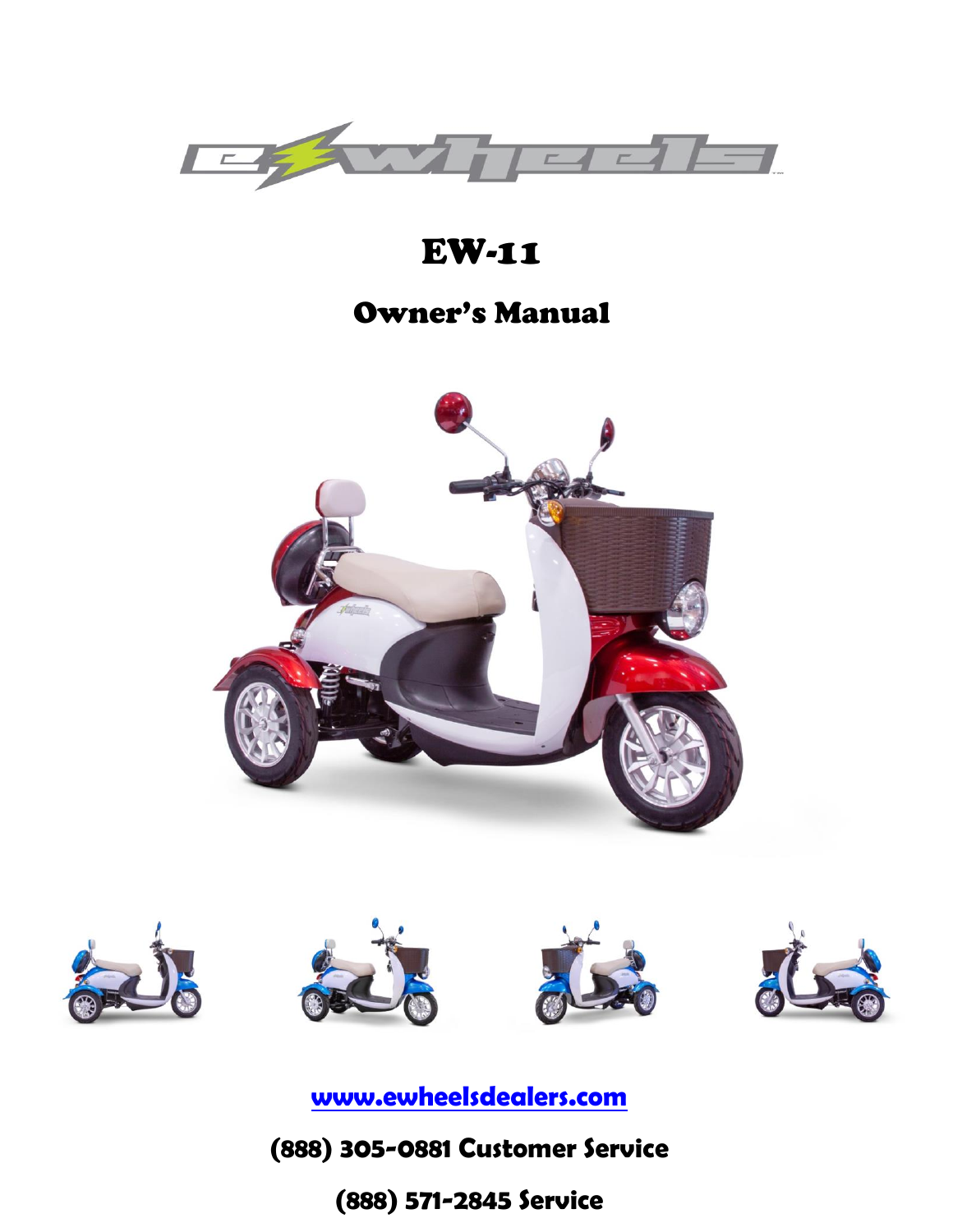#### **Intended Use**

Your scooter is a recreational scooter and is to be used for improving mobility in your daily activities such as walking. It is not a medical scooter or medical and does not and is not intended to provide medical benefits, medical assistance, medical therapy, or treat or alleviate any medical condition or disability.

#### **Quick-Start Warnings**

The below warnings and instructions caution against some activities. Reviewing this list is not a substitute for reading the entire Manual. Use common sense when operating your scooter.

- Do not disassemble your scooter on your own.
- Avoid touching hot parts of your scooter during or after operation.
- Avoid touching hot parts of your scooter that may have become hot from exposure to sunlight.
- Do not touch any chemicals in the scooter.
- Keep your hands and other body parts away from moving parts of the scooter.
- Do not operate the scooter with any loose clothing or dangling which wires which could become trapped in the wheels or other moving components of the scooter.
- Do not use any battery which is not approved by eWheels for use with your scooter.
- Do not allow children to play on the scooter or use it without supervision.
- Single-person scooters should only be used by one person at a time.
- Do not operate the scooter while under the influence of alcohol, drugs, or other medications which may impair your ability to operate a vehicle.
- Do not operate the scooter while using a mobile phone or other mobile device.
- Do not operate your scooter if it is not functioning properly.
- Never try to operate your scooter beyond the its limitations as described in the manual.

#### **Size and Weight Limits**

Your scooter was designed to accommodate users up to a specified size and weight. As each scooter is designed and rated differently, ensure you check your scooter model's limits. Periodically check your weight against your scooter's limits, as your weight may fluctuate over time. Ensure other users of your scooter are within the weight limits. Operation of the scooter by a user over the weight limit can damage the scooter and can cause hazardous situations, including increased braking distances and times, decreased steering responsiveness, tip-overs, and other dangers which may cause injury. Further, modifications which increase the riding height of the scooter, which raise the user's riding height on the scooter, or which otherwise change the center of gravity of the scooter can damage the scooter and cause the hazardous situations identified above. eWheels is not responsible for damage to the scooter or personal injury caused by exceeding weight limitations or modifying the center of gravity of your scooter. Do not adjust your seat while the scooter is in motion or operating.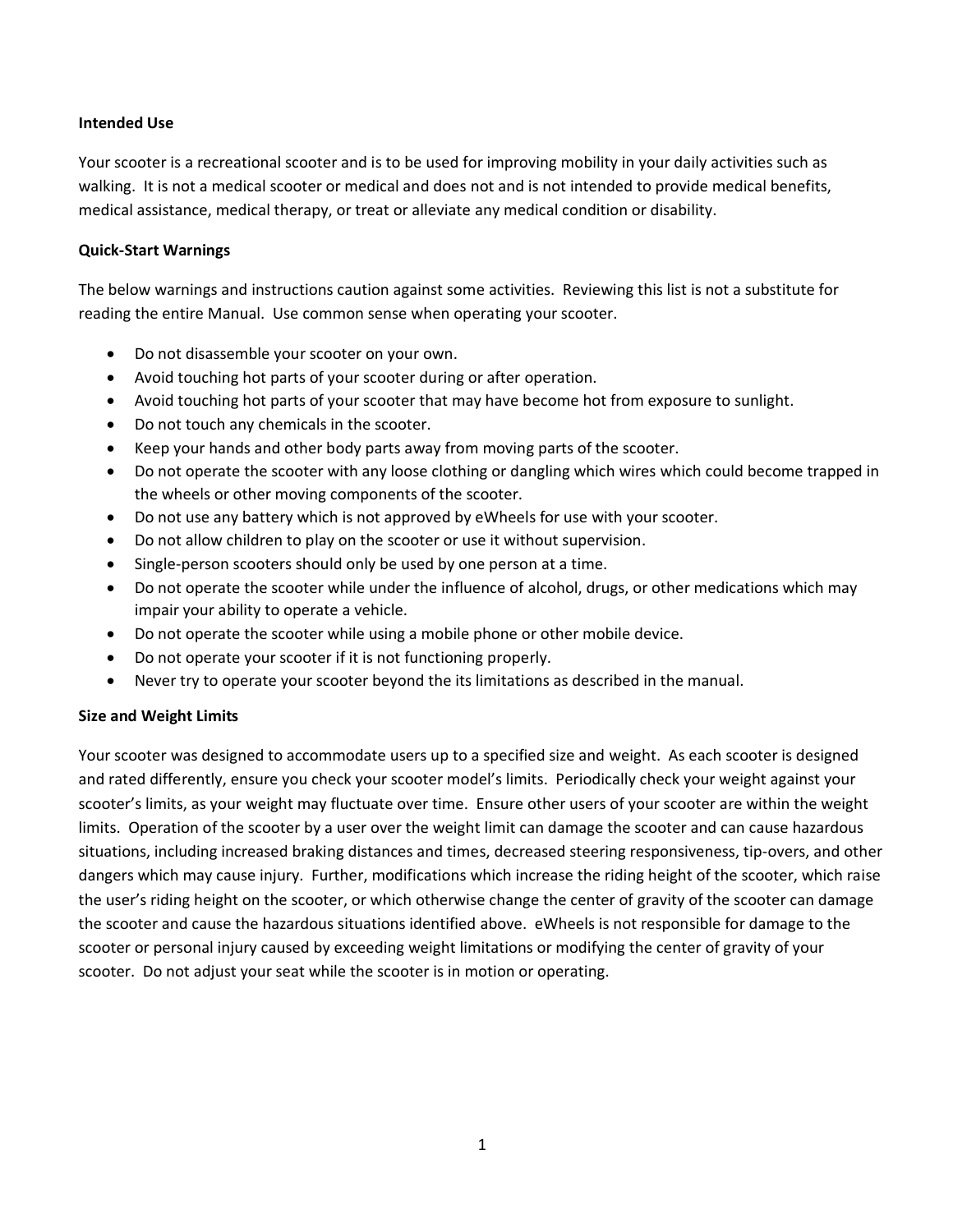#### **General Operation – Safety Belt**

If your scooter is equipped with a safety belt, use it all times when seated in the scooter. Do not operate your scooter without wearing the safety belt. Have the belt replaced by an authorized repair technician if the safety belt becomes frayed, cut, or shows other signs of wear or damage.

### **General Operation - Mirrors**

If your scooter is equipped with mirrors, orient them so that you can see behind you. Orient the mirrors while sitting on the scooter but while the scooter is not moving and is not in operation. Never attempt to adjust the mirrors while operating the scooter. Proper orientation of the mirrors should allow you to see behind you and should minimize blind spots.

### **General Operation – Lights and Signals**

If your scooter is equipped with headlights and turn signals, use them. Using headlights at night, and even at day, increases your visibility to other vehicles. Using turn signals provides warning to vehicle and pedestrian traffic near you.

### **General Operation – Driving Outdoors**

Your scooter is designed to be driven on clean, even, dry surfaces. eWheels does not recommend you store your scooter outdoors. Your scooter is susceptible to damage to electronic, mechanical, or other components if exposed to water. If you are caught outside during inclement weather, seek shelter or ask someone for assistance.

Always ensure that the power is switched off when getting on or off the scooter. Never attempt to mount or dismount the scooter if it is operational or moving. Do not switch the power off when the scooter is still moving forward or in reverse. Always check that the variable speed switch is set to the desired speed setting. Always check that the desired direction of forward or reverse travel is selected when ready to drive.

### **General Operation – Public Roads**

Unless specifically permitted or authorized by the state, do not drive your scooter on public roads. If you need to drive along a public road, use the sidewalk adjoining the road. Always use care when driving near to or around public roads, as you may be less visible to motor vehicles when riding the scooter because of your smaller relative size and slower relative speed. Always be aware of state and local rules of traffic and take those rules into account when operating your scooter; it is your responsibility to know those rules, obey them, and understand how other traffic will operate in accordance with such rules. eWheels recommends that you gain your first experiences with your scooter well away from public roads, so that you can learn and understand how the scooter operates and handles in a comfortable and quiet environment.

#### **General Operation – Alternate Surfaces**

Do not drive your scooter onto stairs or escalators; serious injury will result. Do not attempt to drive your scooter onto stairs or escalators. Most elevators are safe for use with the scooter. When confronted with stairs or escalators, navigate to the closest elevator instead. Conduct a visual inspection and assess the quality and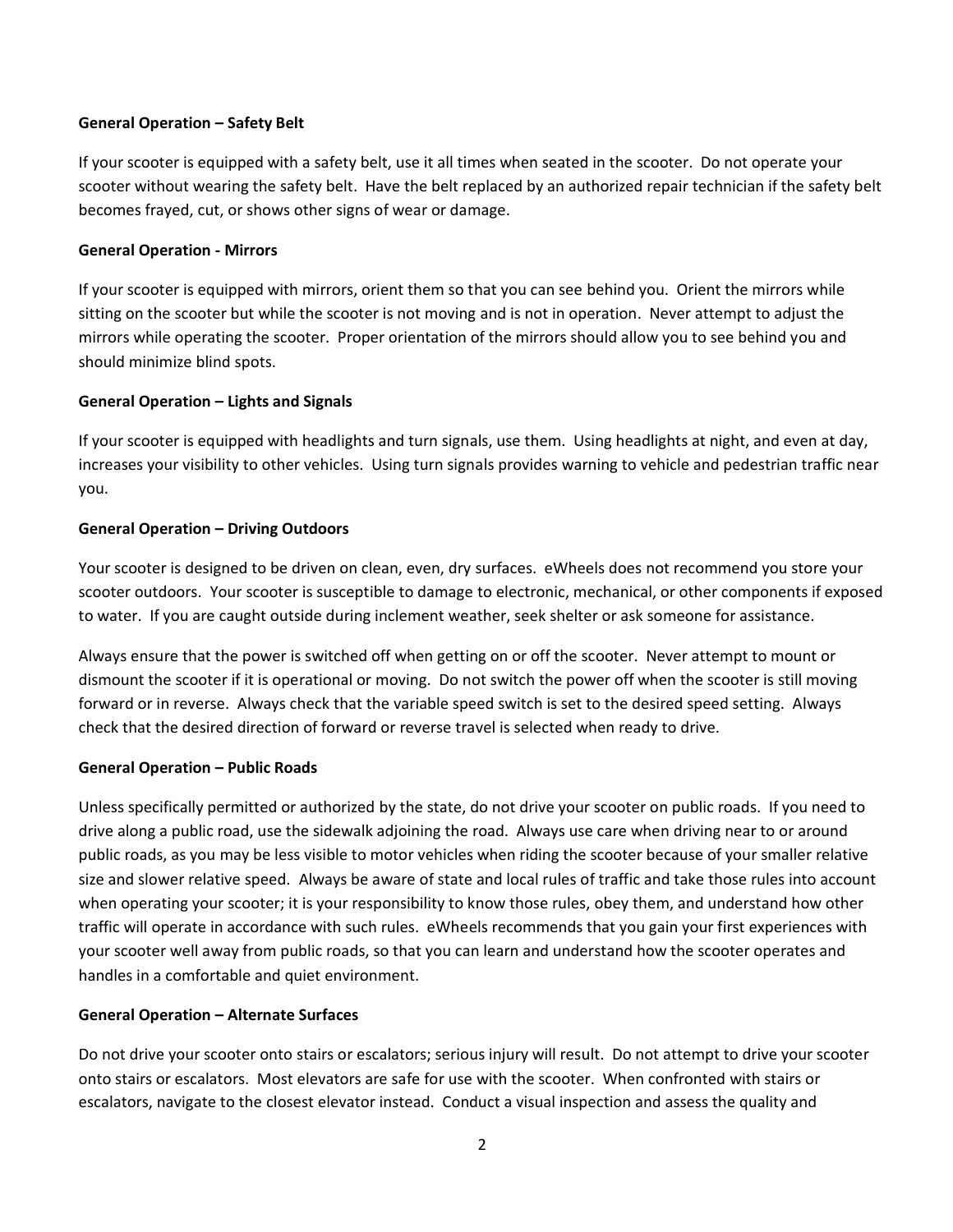condition of the elevator before using it. Use care; some elevators have awkward entrance angles that can make ingress and egress difficult.

### **General Operation – Curbs**

Curbs generally are formed in two manners: abrupt, vertical curbs and gradual, smooth curbs. Your scooter cannot drive over or off of an abrupt, vertical curb. Do not attempt to do so, as this will cause serious damage to your scooter and likely injury to yourself. Do not drive over a curb or object exceeding 4 inches in height. Your scooter can drive over most gradual, smooth curbs. Approach such curbs head-on, so that the scooter is oriented perpendicular to the curb. Consistently apply speed over the curb until the rear wheels of the scooter have moved just past the curb. Do not approach the curb at an oblique angle; doing so can increase the risk that your scooter tips over. Likewise, when moving down a curb, approach the curb perpendicular to it and not at an oblique angle. Avoid stopping completely when going over small objects, curbs, or other obstacles and obstructions.

### **General Operation – Incline Control**

Your scooter can handle a wide range of inclines and declines. The scooter is safe for operation on most handicapaccessible ramps. However, do not use the scooter on inclines of a degree which makes operation of the scooter difficult; if the scooter does not readily climb the incline, move off of the incline and/or ask for assistance. Likewise, do not use the scooter on declines of a degree which makes operation of the scooter difficult; if the scooter moves too quickly on an incline, fully apply the brakes, move off of the decline, and/or ask for assistance. eWheels recommends that you only use ramps which have a roughened surface to prevent slipping. Never drive in a transverse direction across an incline or turn sharply on an incline. Never drive in a reverse direction down an incline. Because the capability of your scooter to climb an incline or descend a decline depends on a number of factors, such as the scooter's specifications, your size and weight, the quality of the surface, and your personal setup of the scooter, eWheels does not guarantee the scooter's safety on a specific angle of incline or decline. However, eWheels does not recommend you use your scooter on inclines or declines greater than 10 degrees, while making no guarantees of performance and safety on angles less than 10 degrees.

### **General Operation – Cornering**

Always reduce your speed when making sharp turns. Always control your speed when cornering. As with any vehicle, maneuvering a corner at a high speed increases the risk of tipping the scooter. You should maneuver at a speed which is reasonable for the scooter, its specifications and conditions, your size and weight, your angle of approach, the type of turn, and the surface conditions.

#### **General Operation – Influences**

Do not operate the scooter while under the influence of alcohol, drugs, or other medications which may impair your ability to operate a vehicle. The scooter is heavy and can reach significant speeds, but even at low speeds it is dangerous to operate under the influence of alcohol, drugs, or other medications which may alter or impair your coordination, reaction time, reflexes, and other capabilities.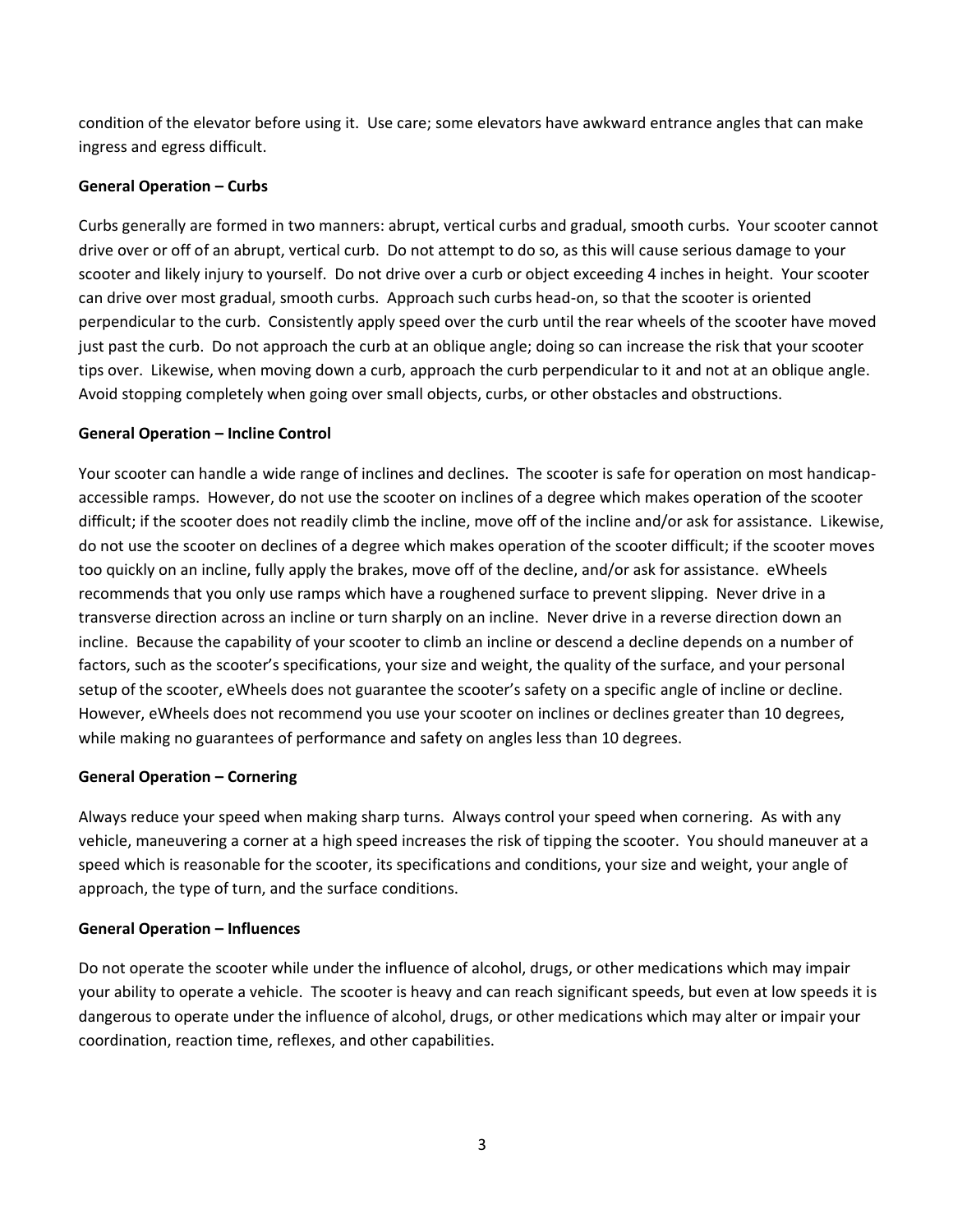#### **General Operation – Ingress and Egress**

Exercise care when moving onto your scooter. Ensure the scooter is braked on level ground and the switch is in the off position. Brace yourself against a sturdy piece of furniture or use a cane or other walking assistive equipment. Use your upper body to assist your legs in lowering you onto the scooter seat. Move downwardly slowly. Apply and buckle the safety belt. Sit for a few minutes before operating the scooter. Also exercise care when moving off of your scooter. Ensure the scooter is braked on level ground and the switch is in the off position. Unbuckle the safety belt. Getting up quickly or the wrong way could lead to injury. Look around for a sturdy piece of furniture or use a cane or other walking assistive equipment. Use your upper body to assist your legs in lifting you. Lift slowly and pause for a few moments if you feel unsteady. Stand for a few minutes before moving further.

#### **Regular Maintenance**

Always check your scooter for normal operation, loose parts, and defects before operating. If you find a problem, have it repaired before operating.

Keep your scooter clean and dry. Do not use a high-pressure water sprayer to clean the scooter. If you wash your scooter, use a damp sponge or cloth, and dry the scooter thoroughly before operating. Do not immerse any components in water.

Always check your scooter for wear or damage to the tires before operating.

Keep tires inflated to their recommended tire pressure always. Regularly check tires for wear, cracks, nails, or other damage. Keep tires clean and replace them when damaged. Failure to maintain the tires at the recommended tire pressure will cause premature wear, and failure to maintain the tires could lead to damage or personal injury.

#### **Use Within a Motor Vehicle**

Do not sit in or operate your scooter in a motor vehicle such as a train, bus, or large van. Stow or rack your scooter according to the motor vehicle's guidelines before entering or when entering the motor vehicle. Never sit in your scooter while it is on or in a motor vehicle which is operating or in motion.

#### **Batteries**

Do not use automotive batteries with your scooter. Always charge your scooter's batteries in a well-ventilated area. eWheels recommends that you periodically charge your batteries, such as once a month, when your scooter is not in regular use. Ensure the switch is in the off position when the batteries are charged. Ensure that the power plug is inserted and plugged firmly into the battery during charging. Do not use an extension cord while charging the batteries. Do not use a battery which is cracked, leaking, or otherwise damaged. Do not use your scooter if the battery is cracked, leaking, or otherwise damaged. Keep tools and other metal elements away from the contact terminals of the batteries. Remove the batteries when transporting your scooter.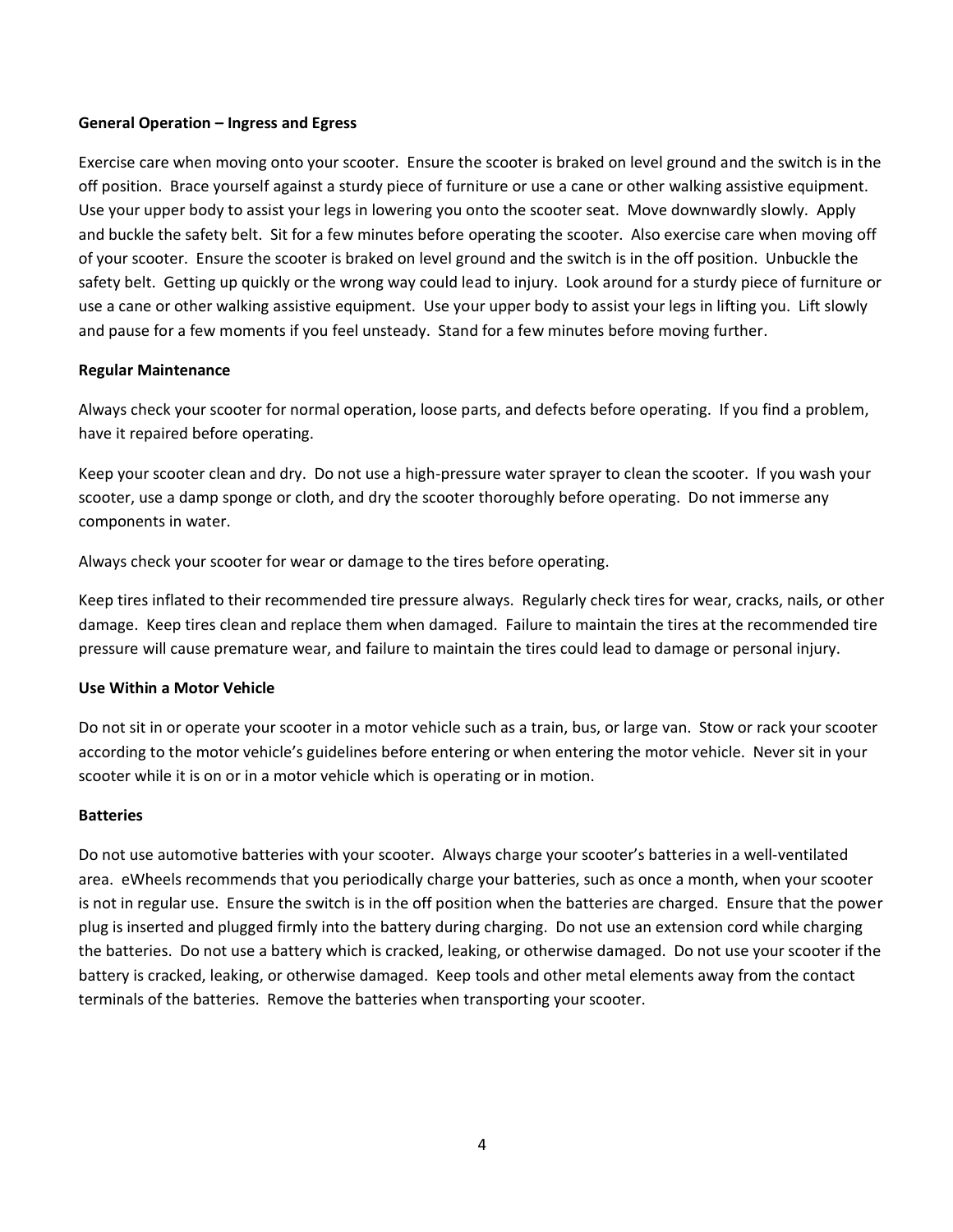#### **Modifications to the Scooter**

Do not disassemble or modify your scooter on your own. Do not remove or disable any element or feature of your scooter. Do not modify the programmable controller governing the scooter's electric, electronic, and electromechanical operations. While there are a wide range of after-market products available to modify and alter scooters, some may make your scooter more dangerous to operate or may impair your ability to operate the scooter safely. eWheels makes no claim or warranty as to the safety, effectiveness, and operability of any aftermarket product added to your scooter, or as to any modification you make or have made to your scooter, which are not performed by eWheels or eWheels approved vendors. eWheels is not responsible for damage to the scooter or personal injury caused by disassembly, modification, or other alteration of your scooter.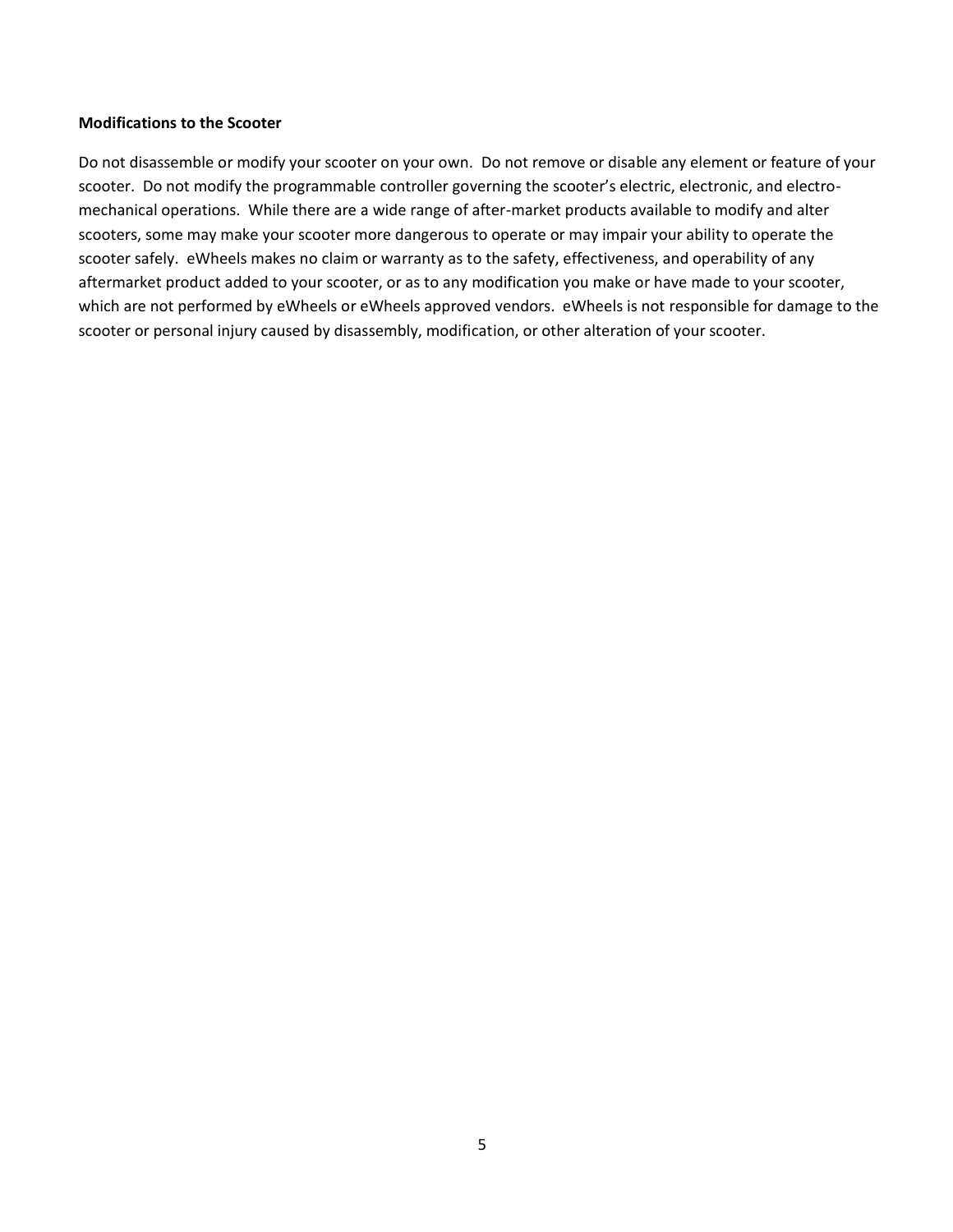# Table of Contents

- Page 7 Feature Guide
- Page 8 Product Specifications
- Page 9 Operation of Scooter
- Page 13 Mirror Installation
- Page 14 Charging and Battery Information
- Page 15 Ramps and Curbs
- Page 16 General
- Page 16 Use While Under Influence
- Page 17 Safety Requirements
- Page 19 Warranty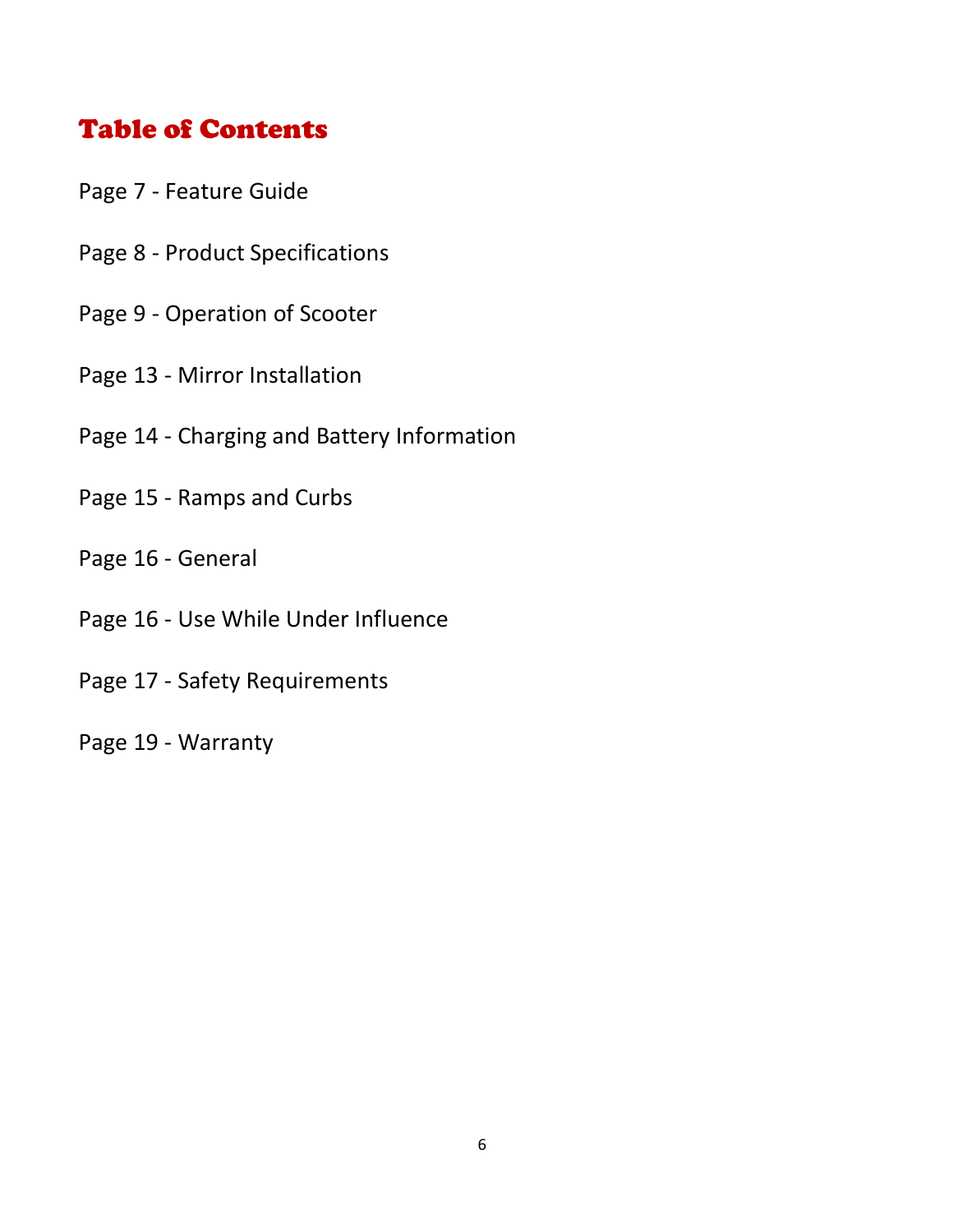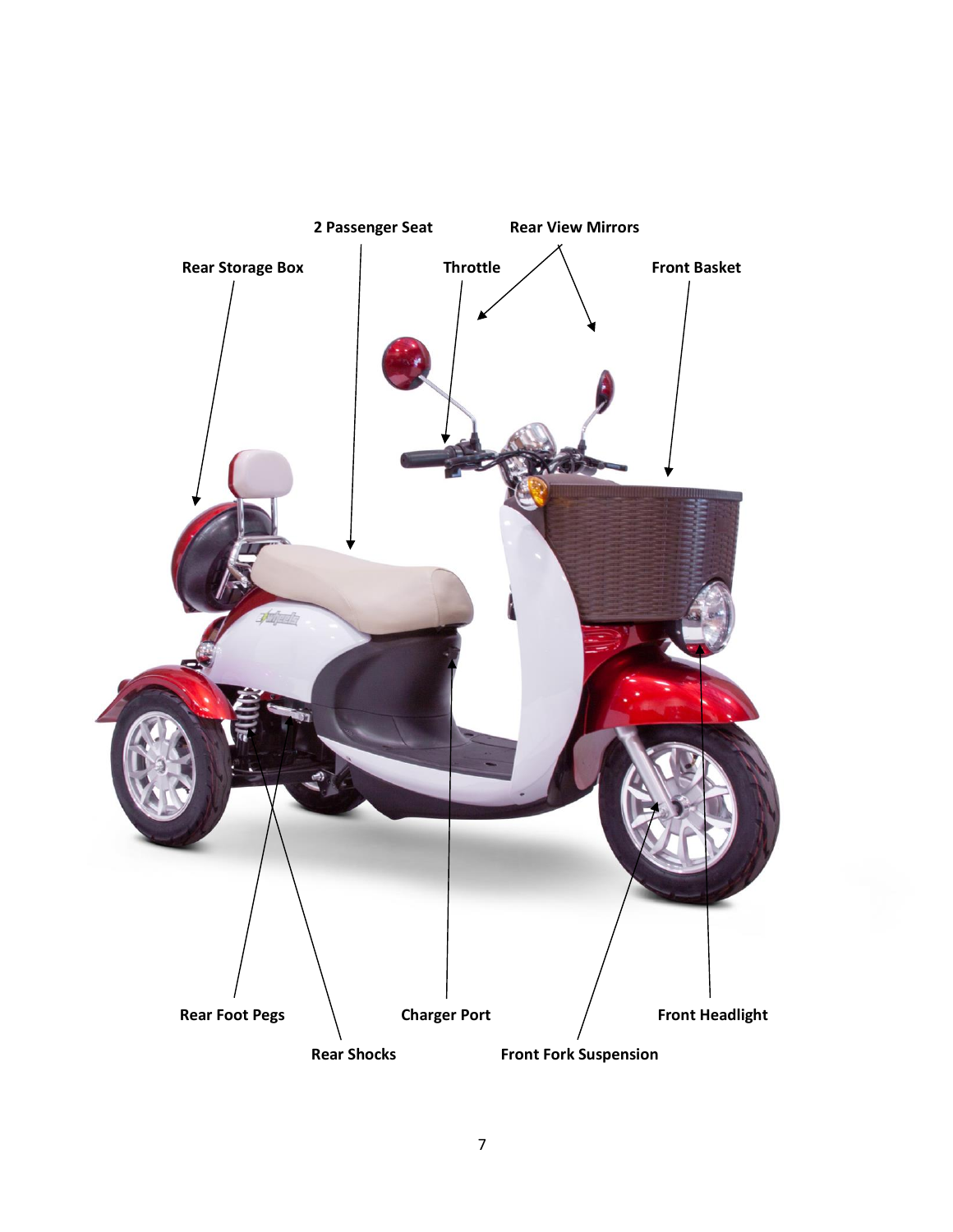# Technical Specifications

| Model                   | EW-11 Sport                                             |
|-------------------------|---------------------------------------------------------|
| <b>Weight Capacity</b>  | 400Lbs                                                  |
| Speed:                  | Up to 12mph                                             |
| Distance:               | 40 miles per charge (distance varies on terrain, riders |
|                         | weight, road surface, etc.)                             |
| Front Seat: Type        | Extended Saddle Seat with 2 rider capacities            |
| Front seat: Size        | 23 "x 13"x 11" (LxWxH)                                  |
| Front Seat:             | 27" from ground                                         |
| Rear Seat: Type         | N/A                                                     |
| Rear Seat: Size         | N/A                                                     |
| <b>Steering Height</b>  | 37" from Ground                                         |
| Rear Foot Rest:         | Folding footrest for 2 <sup>nd</sup> passenger          |
| Power:                  | Electric 48 volts                                       |
| Watts:                  | <b>500 Watt</b>                                         |
| Motor Type:             | Trans-axle motor                                        |
| Amps:                   | <b>20 AH</b>                                            |
| Volts:                  | 48 Volts                                                |
| Dimensions:             | 67" x 29" x 38"                                         |
| Floor Clearance:        | 5''                                                     |
| Front Basket:           | 12" x 12" x 8"                                          |
| <b>Batteries:</b>       | (4) 12-volt Sealed Lead Acid Maintenance Free           |
| Forward/Reverse switch: | Yes                                                     |
| High/Low Speed switch:  | 3 position switch: Low/Med/High                         |
| Front tire size:        | $10''$ x 3"                                             |
| Rear tire size:         | 10" x 3"                                                |
| Charger:                | 48-volt Smart Charger included                          |
| Throttle Type:          | Variable Twist Throttle                                 |
| Key Start:              | Yes                                                     |
| <b>Braking System:</b>  | Front and rear drum brakes                              |
| Drive System:           | 500-Watt Trans-axle                                     |
| Headlight:              | High/Low Beam                                           |
| Rear lights:            | <b>Brake Lights</b>                                     |
| Carton Size:            | 63" x 36" x 54"                                         |
| Scooter Weight:         | 285lbs                                                  |
| Battery Indicator:      | Yes                                                     |
| Front:                  | Frame suspension fork                                   |
| Rear:                   | Two heavy duty shock absorbers                          |
| Reflectors:             | Yes                                                     |
| Warranty:               | Limited $-3$ Year Warranty                              |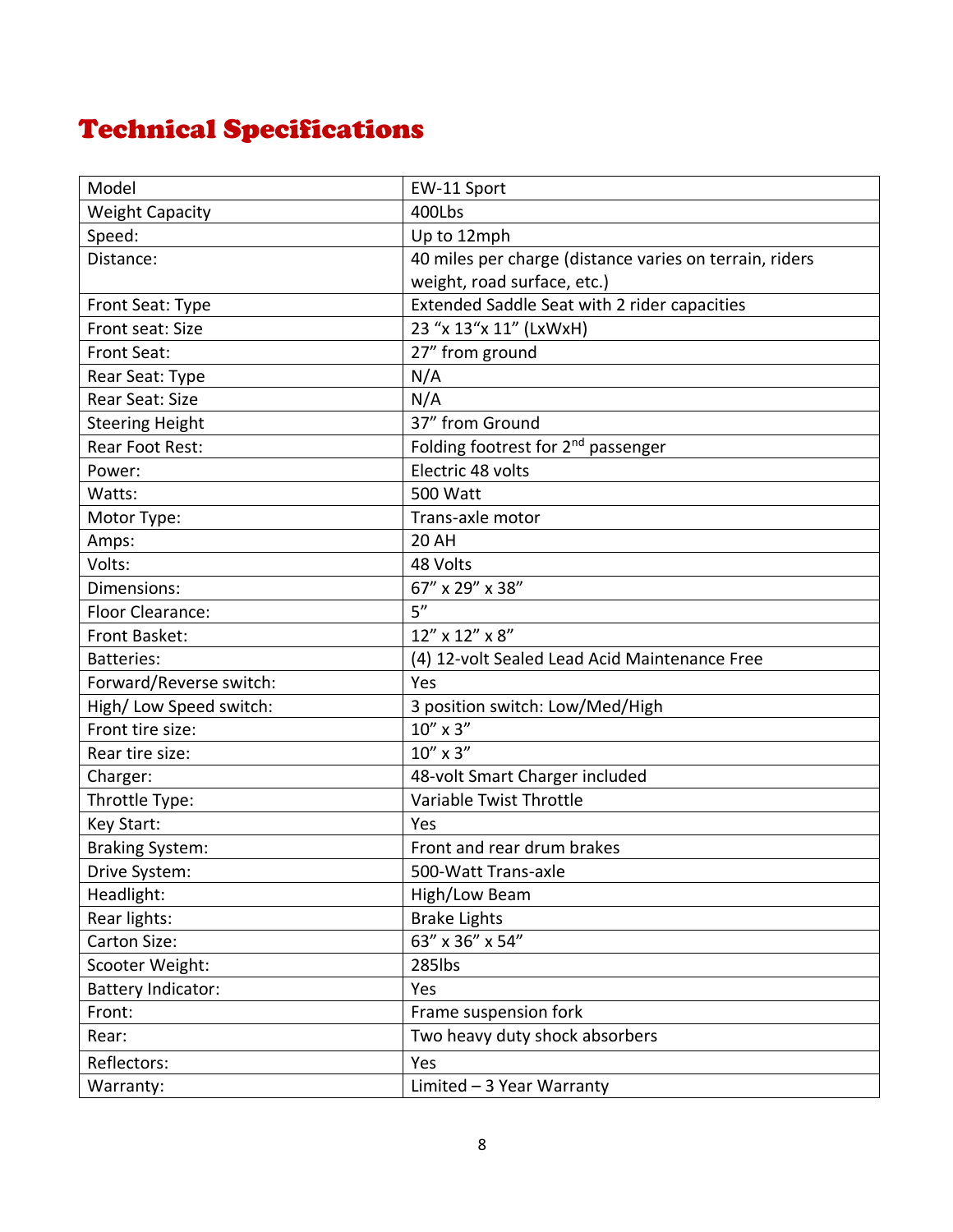# **Operation of Scooter:**

### **1. Turning on the power**

Insert key into ignition and turn clockwise to turn the scooter on. The battery indicator will rise to the current charge level when on. Turn the key counter-clockwise to power off when stopped.



### **2. Speed Control**

Acceleration is controlled by the black twist grip throttle. Twisting the throttle grip towards you will increase the speed. Releasing the throttle grip will reduce the speed. The top speed is controlled by the three-position speed switch. \*



- The "**I**" symbol limits the top speed to approximately 4 MPH.
- The "**II**" symbol limits the top speed to approximately 8 MPH.
- The "**III**" symbol allows the machine to travel full speed.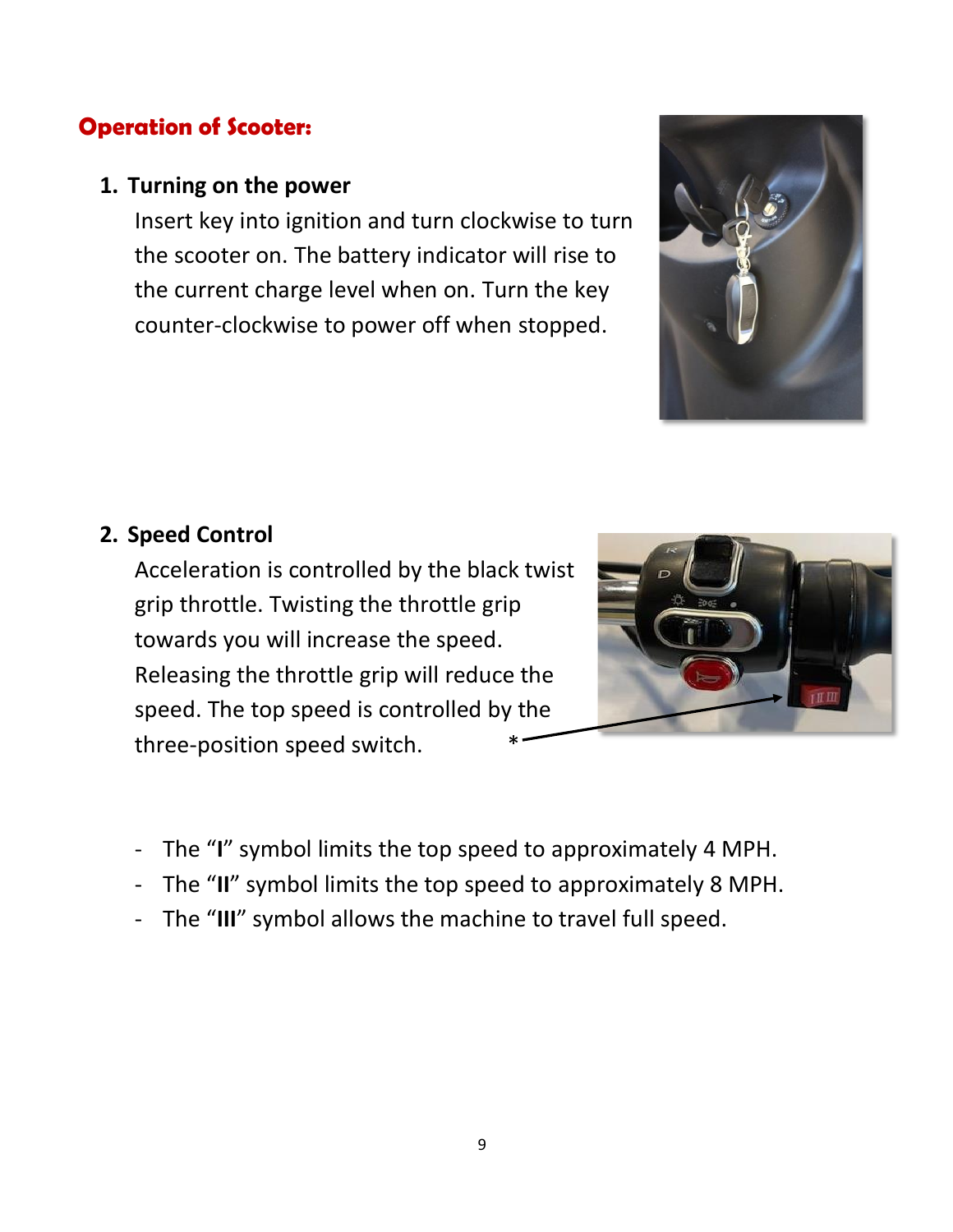## **3. Battery Power Indicator \***

The battery power indicator will show when the scooter is on. The battery indicator needle will display as empty when the scooter power is off. When turned on, the battery indicator needle will display the batteries current charge.



### **4. Forward / Reverse**

The forward/reverse switch is located on the right side of the handlebar controls. Press the "R" button in to activate reverse. Push again to deactivate



### **5. High and Low Beam**

The high and low beam button is located on the left handlebar assembly. **\***

### **6. Turn Signals. \***

The turn signal button is located on the left handlebar assembly. Push in either direction to activate, and return the

switch to the middle position to turn the signal off.

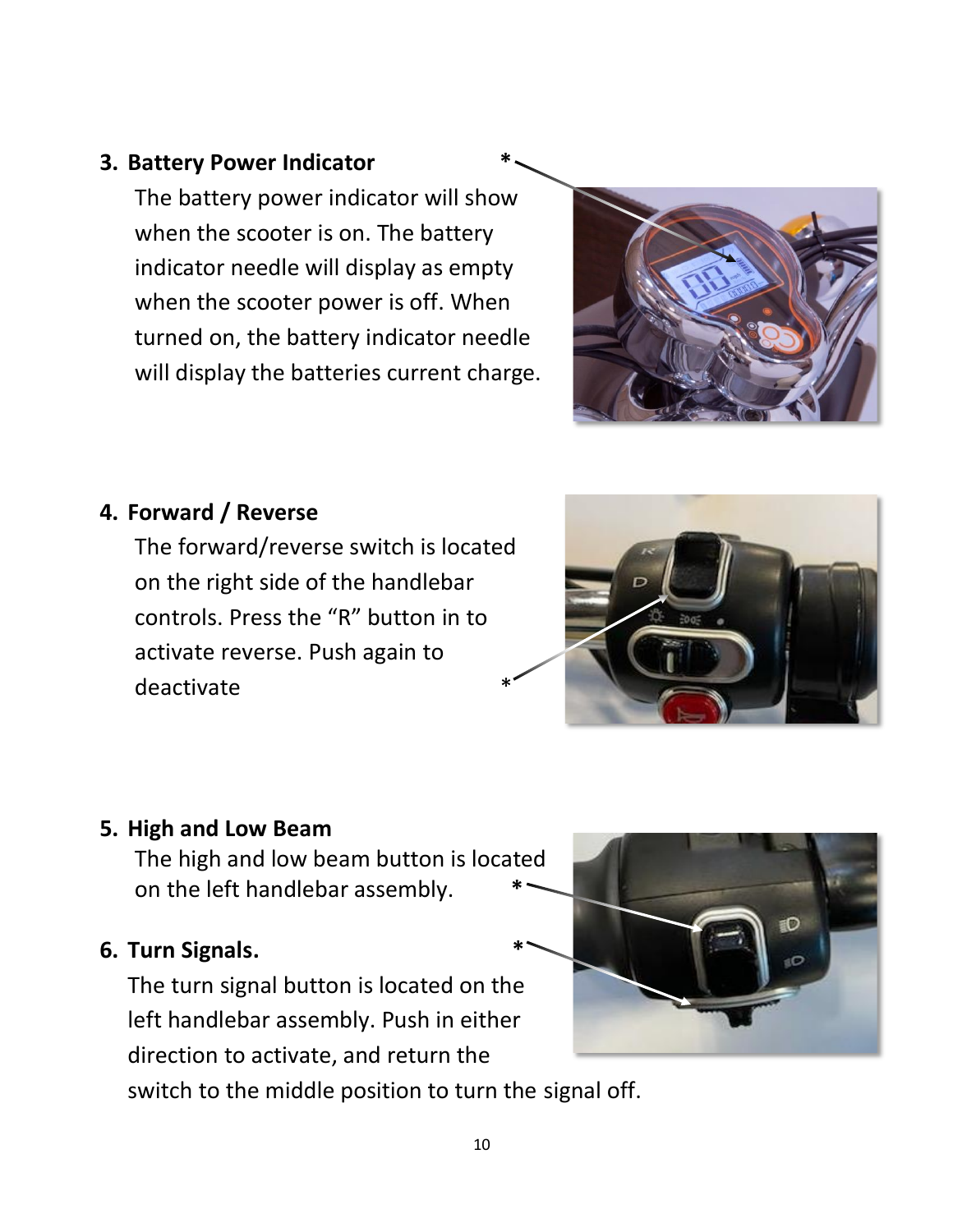## **7. Security System and Remote Start**

The security system is controlled with the security key fob. The remote start allows you to use the machine without inserting the key into the ignition.



## **8. Running and Headlights**

The lights can be turned on and off with the light switch. To the right is off, center is running lights only, and left activates the headlight. **\***

### **9. Horn**

There is a yellow horn button on both sides of the handlebars. Press button to sound the horn. **\***

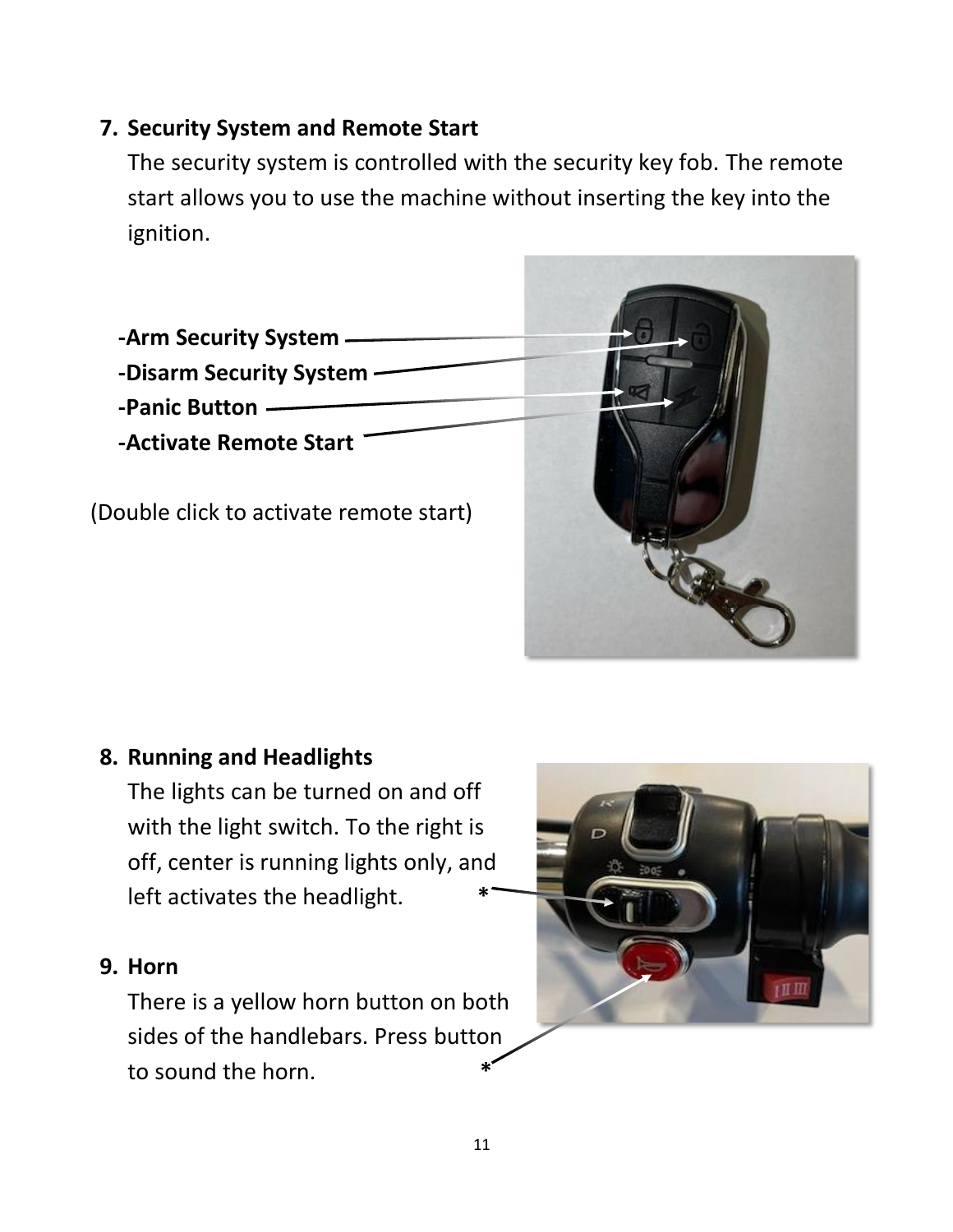## **10. Parking / Emergency Brake \***

The parking / emergency brake is located on the left-hand brake. The tab holds tension in the brake lines to keep the unit stationary while not in use. Activate by depressing towards the brake handle, while squeezing the brake handle. The tab will click inwards and active once the brake handle is pulled approximately half way. Squeeze the brake handle to deactivate.



### **11.Under Seat Compartment**

Underneath the seat is the circuit breaker, battery access, and a locked storage compartment. To access this compartment, turn the key counter clockwise while in the off position. Do not push the key inwards.

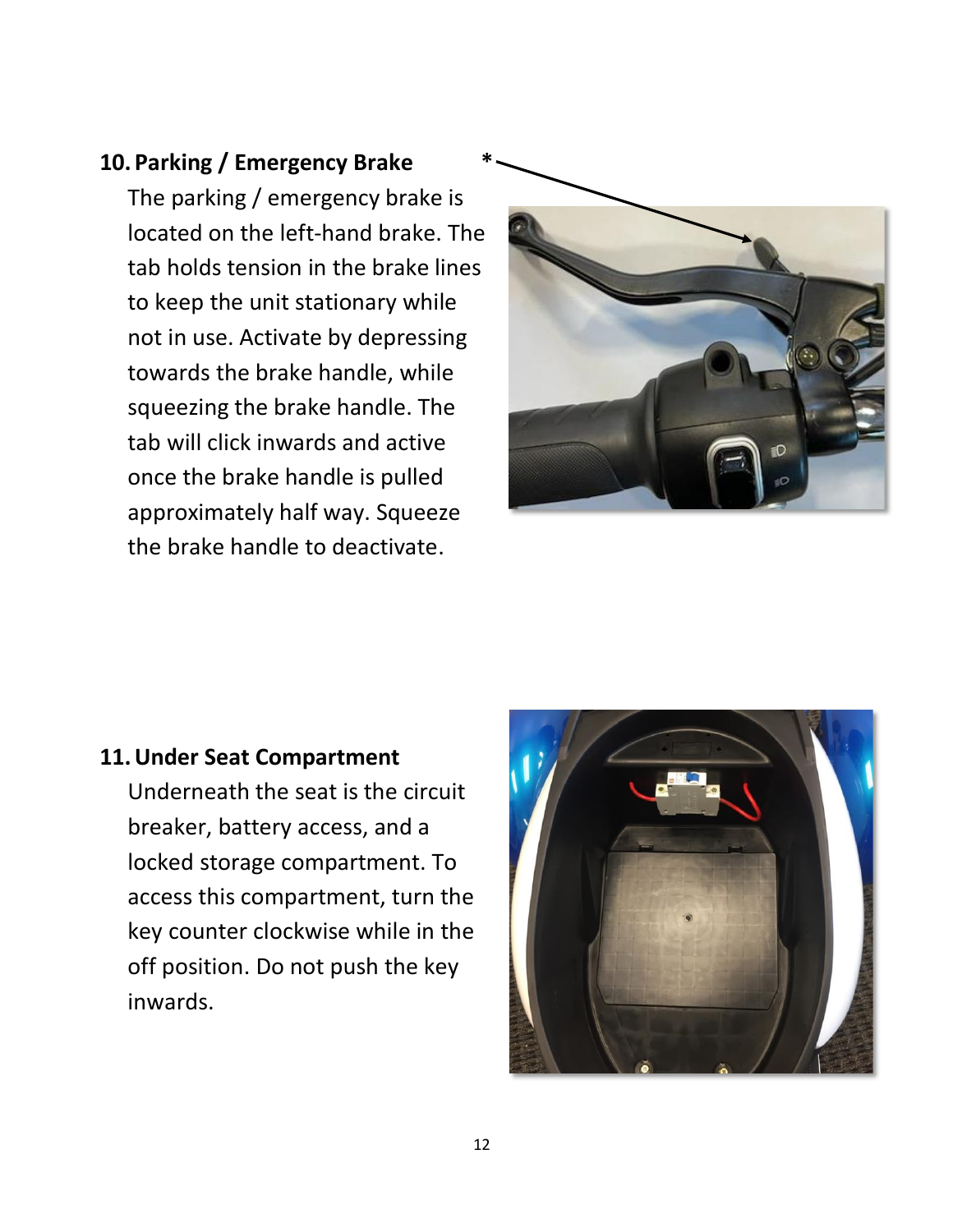# **Mirror Assembly:**

Your power scooter is shipped partially disassembled for protection during shipping. After unpacking, please check whether you have received the following main components as our standard specification (See fig 1)

- 1. Mirrors
- 2. Mirror Grommets (covers)



To attach the mirrors simply place each mirror threaded end into the mirror post. Turn mirror clockwise and fasten mirror to scooter.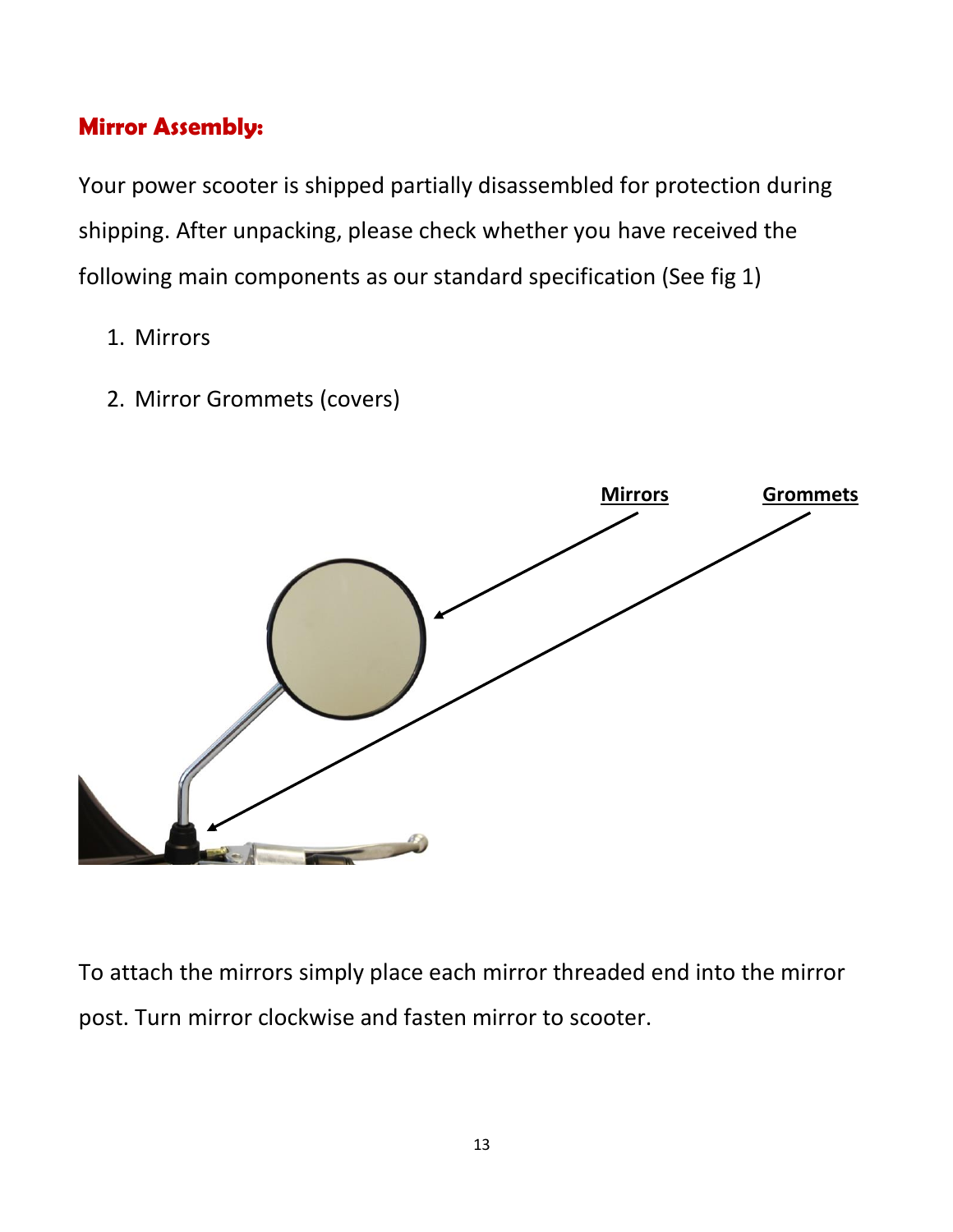# **Charging Instructions:**

The smart charger included with your scooter will shut off when the scooter is fully charged. When the light on the charger is red, the scooter is still charging. When the light turns green, this means the scooter is fully charged. Once fully charged, unplug within two hours to avoid overcharging.

The charging time varies depending on how charged the batteries are. If almost empty, the charge time may take up to 8 hours. If the red lights stay on for more than 8 hours, unplug the charger.

# **Batteries and Battery Maintenance:**

Only use deep-cycle batteries that are sealed lead acid and maintenance free for your scooter. Deep cycle batteries are specifically designed to provide power, drain down, and then accept a relatively quick charge. Lead acid batteries can be charged as needed

Specification of the battery that we recommend:

Type: (4) 12-volt, 20 AH Sealed Lead Acid, Deep Cycle, Maintenance Free.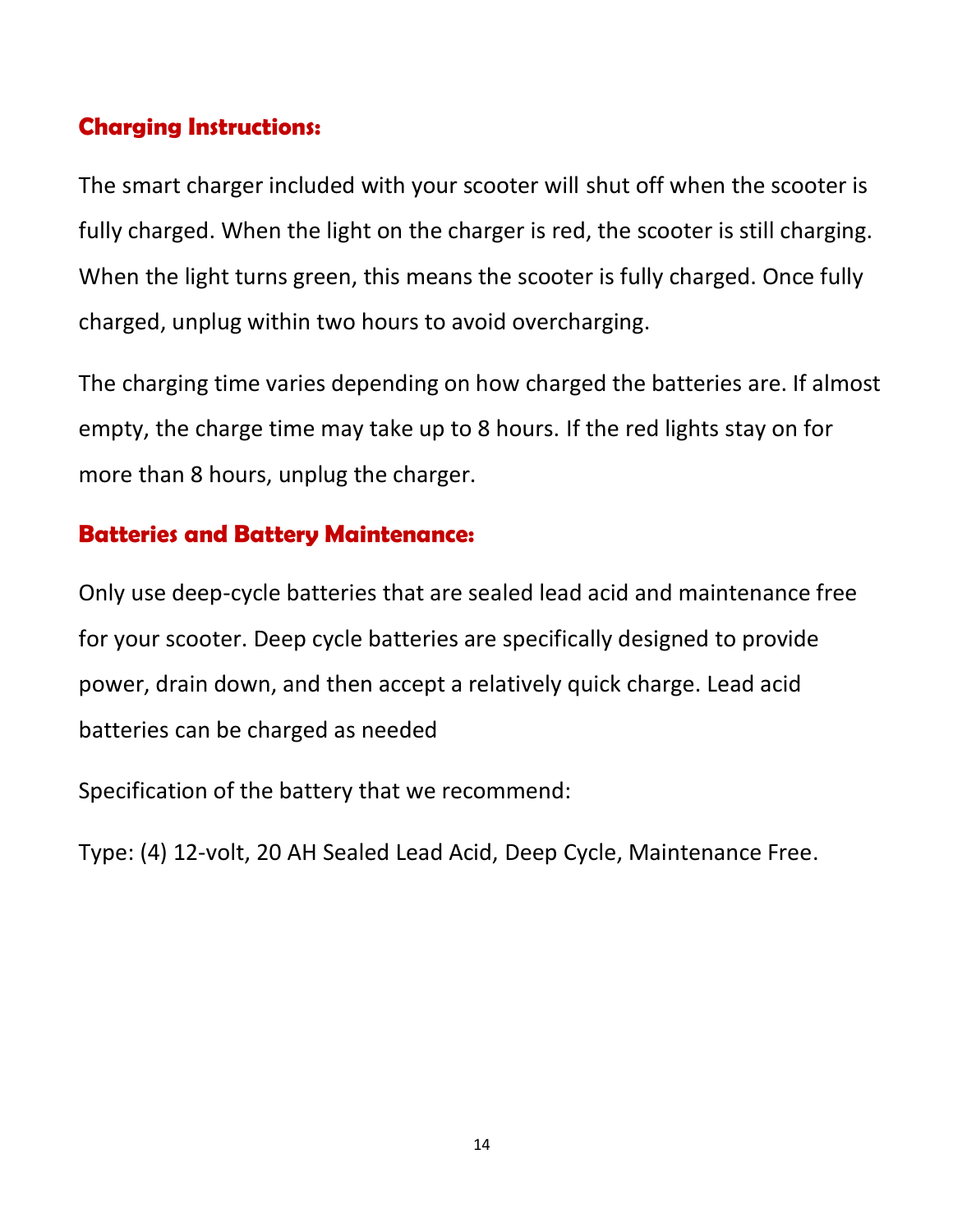Note:

- Do not use automotive batteries. They are not designed to handle and long deep discharge and are unsafe for use in your scooter.
- The useful life of a battery is quite often a reflection of the care it receives.
- Always charge the batteries in a well-ventilated area.
- The charger is intended for indoor use only.
- Replace all batteries at the same time if weak.
- If the scooter will not be used for an extended period, arrange to have the batteries recharged at least once every month to avoid deterioration of the batteries.

# **Ramps and Curbs:**

- 1. Check that the ramp surface is roughened to prevent slipping. Never drive across a slope or turn sharply on a slope.
- 2. When driving up curbs, always check the height of the curb to ensure that it does not exceed 4" height.
- 3. Always go forward up ramps and curbs.
- 4. Avoid stopping completely when going over small objects or obstructions.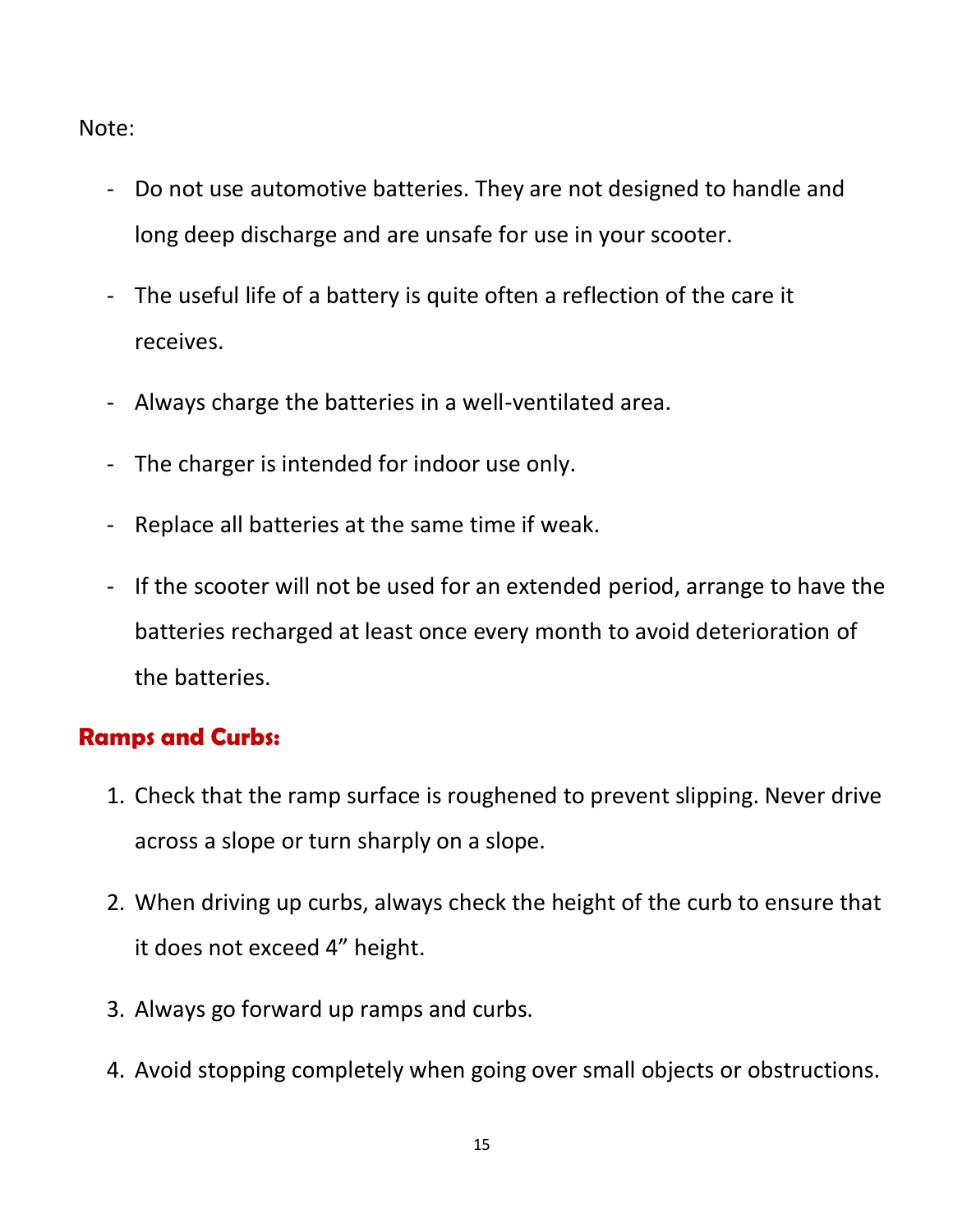# **General:**

- 1. Always keep your feet on the scooter.
- 2. Do not exceed the weight capacity of 400lbs.
- 3. Do not attempt to lift or move the scooter by any of its removable parts. Personal injury and damage to the scooter may result.
- 4. Never try to use your scooter beyond its limitations as described in the manual.
- 5. Do not operate your scooter if it is not functioning properly.
- 6. Do not connect any electrical or mechanical device to the scooter. Failure to obey this instruction may result in injury and will void the warranty.
- 7. Always comply with local laws and regulations.

### **Use While Under the Influence of Medication or Alcohol:**

- 1. Check with you physician if you are taking any medication that may affect your ability to operate your scooter safely.
- 2. Do not operate your scooter while you are under the influence of alcohol as this may impair your ability to operate your scooter in a safe manner.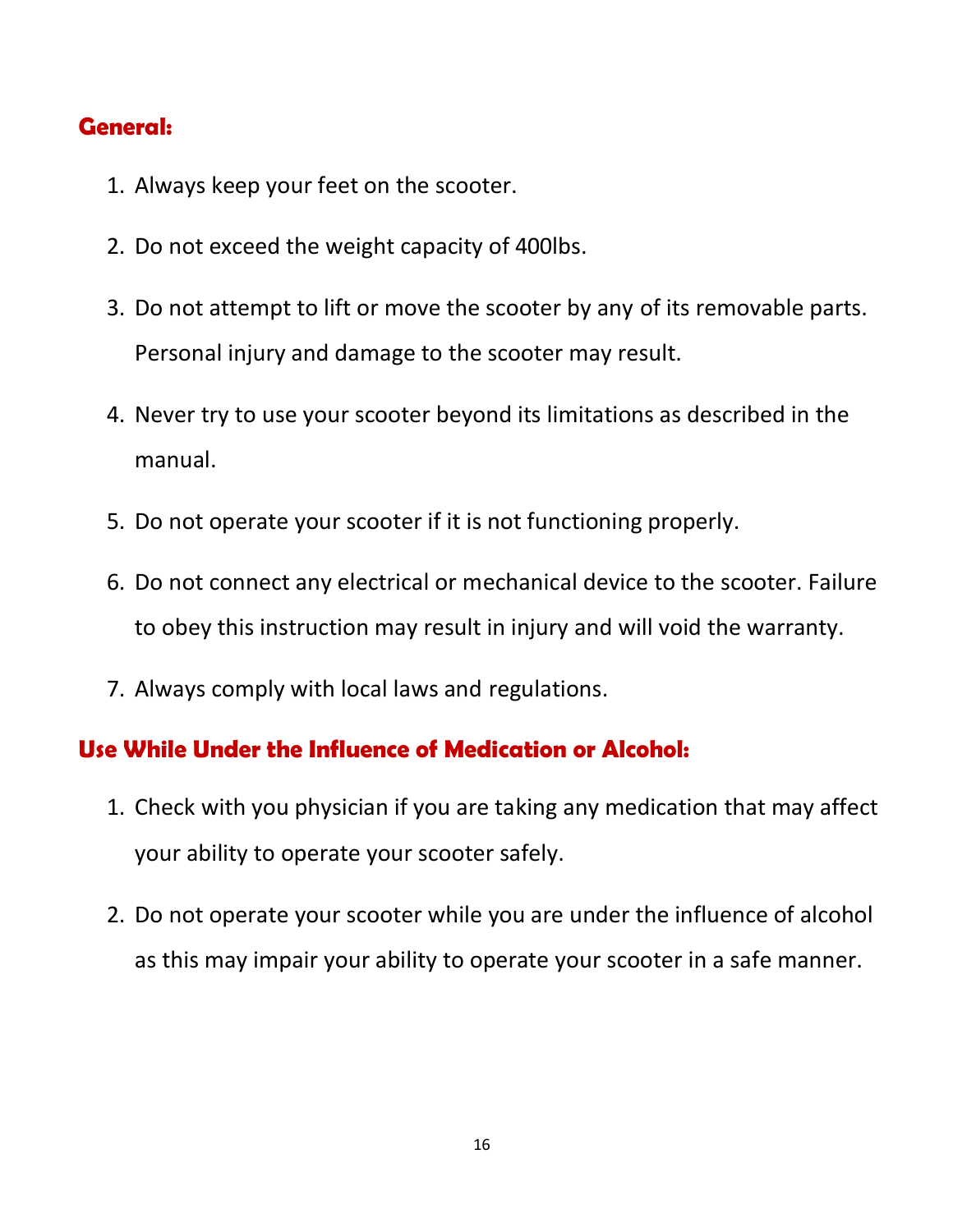# **Safety Requirements:**

# Driving Surface

The EW-11 has the best stability and performs the best under the normal driving conditions (dry, level ground with concrete or asphalt). Extra care must be taken when riding on other surfaces (grass, gravel, etc.).

DO NOT exceed the specified climbing angle. Do not operate the scooter before you have fully read and understood the manual.

- Always turn the scooter off and set the parking brake before getting on or off the scooter.
- Avoid driving in loose gravel, covered soil and sandstone.
- Do not drive the scooter in unknown road conditions.
- The scooter can ride over small obstacles within a certain height, but you must minimize the speed and slowly drive over the obstacle.
- Do not operate the scooter under the influence of drugs or alcohol.
- Do not park on steep slopes.
- Changing the initial setting of refitting your scooter is forbidden.
- Use caution when operating near busy streets, markets or shopping centers. Do not operate in unsafe areas.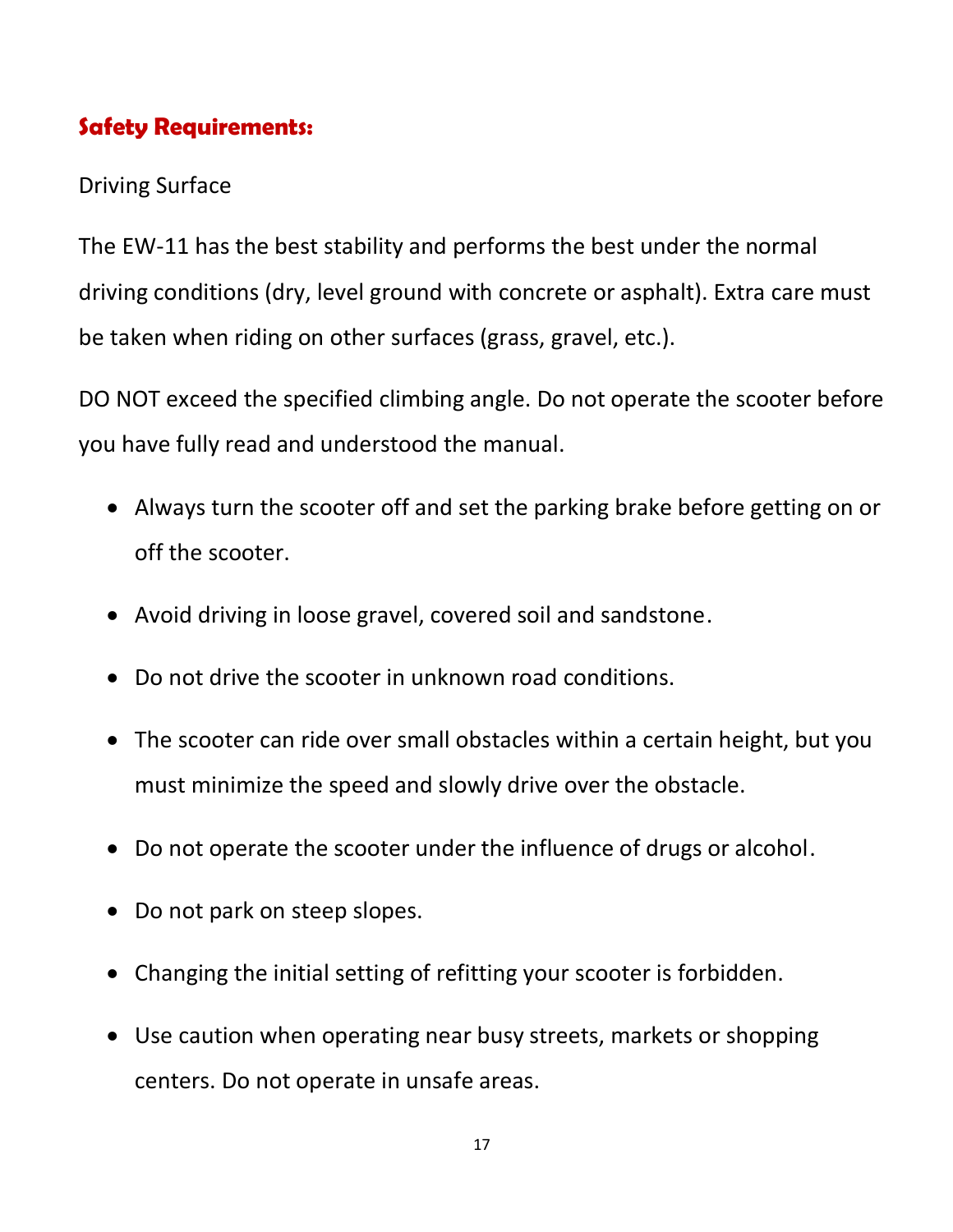- Consult local authorities about the traffic rules for scooters in your city.
- Hold the handlebar with both hands and put both feet on the floorboard always while operating the scooter.
- Never sit on the scooter in a moving vehicle.
- Do not reverse on uneven slopes or uneven ground; be careful when passing over slops.
- Never take the scooter on an escalator.
- Do not operate on frozen, slippery or salty roads.
- Never let the batteries freeze; do not charge when frozen.
- Make sure the batteries are fully charged before operating.
- Do not let the batteries every go completely dead. When low, do not let sit for an extended period or damage may occur.
- Always use required safety equipment while operating.
- Do not modify or change the electrical system and frame. Doing so will void the warranty.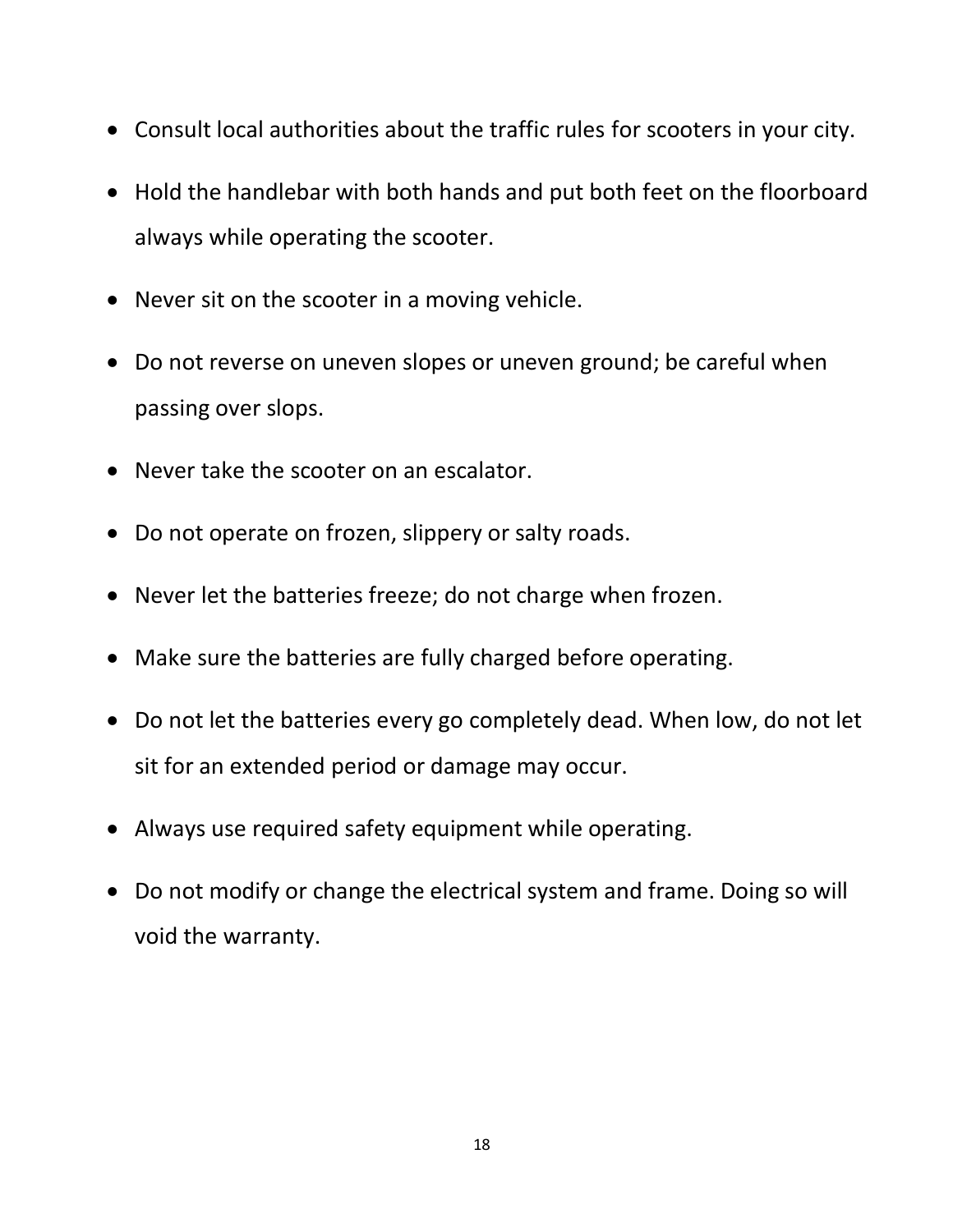# **Warranty**

### **Three Year Limited Warranty**

Three (3) years from the date of purchase on all structural frame components; Seat post and frame.

### **One Year Limited Warranty**

One (1) Year from the date of purchase, if any part or electronic component of the scooter is found upon examination to be defective in material and/or workmanship, it will be replaced at E-Wheels' discretion.

The batteries are warranted by E-Wheels for 2 months after the purchase of the Unit.

Labor and service calls are NOT included: The purchaser is responsible for the delivery to the authorized repair facility. Satisfactory proof of purchase is always required for warranty service. Please contact the dealer/company from whom you purchased your E-Wheels product.

**SHIPPING - DOMESTIC:** Parts will be provided under warranty at no charge. All warranty items will be shipped via UPS Ground. Shipping fees will be at the expense of the purchaser.

**SHIPPING - INTERNATIONAL:** Parts will be provided under warranty at no charge, but shipping to any offshore and/or international location will be the responsibility of the purchaser. International and offshore end-users must contact E-Wheels directly to initiate the warranty process.

### **ONE-YEAR WARRANTY EXCEPTIONS**

**MOTOR:** In cases where there is an increase in the operational noise level, the warranty does not apply.

(An increase in operational noise level usually occurs due to excessive strain on the scooter).

**SERVICE:** Warranty service can be performed by E-Wheels or by an authorized service facility. Do not return faulty parts to E-Wheels without prior consent. A request for a Return Authorization is required prior to returning items. All transportation costs and shipping damage incurred while submitting units and/or parts for repair or replacement are the responsibility of the original purchaser.

**WARRANTY EXCLUSIONS:** This warranty is only given to the original purchaser of the Scooter.

This Warranty excludes:

Battery Charger: The charger carries a 30-day warranty.